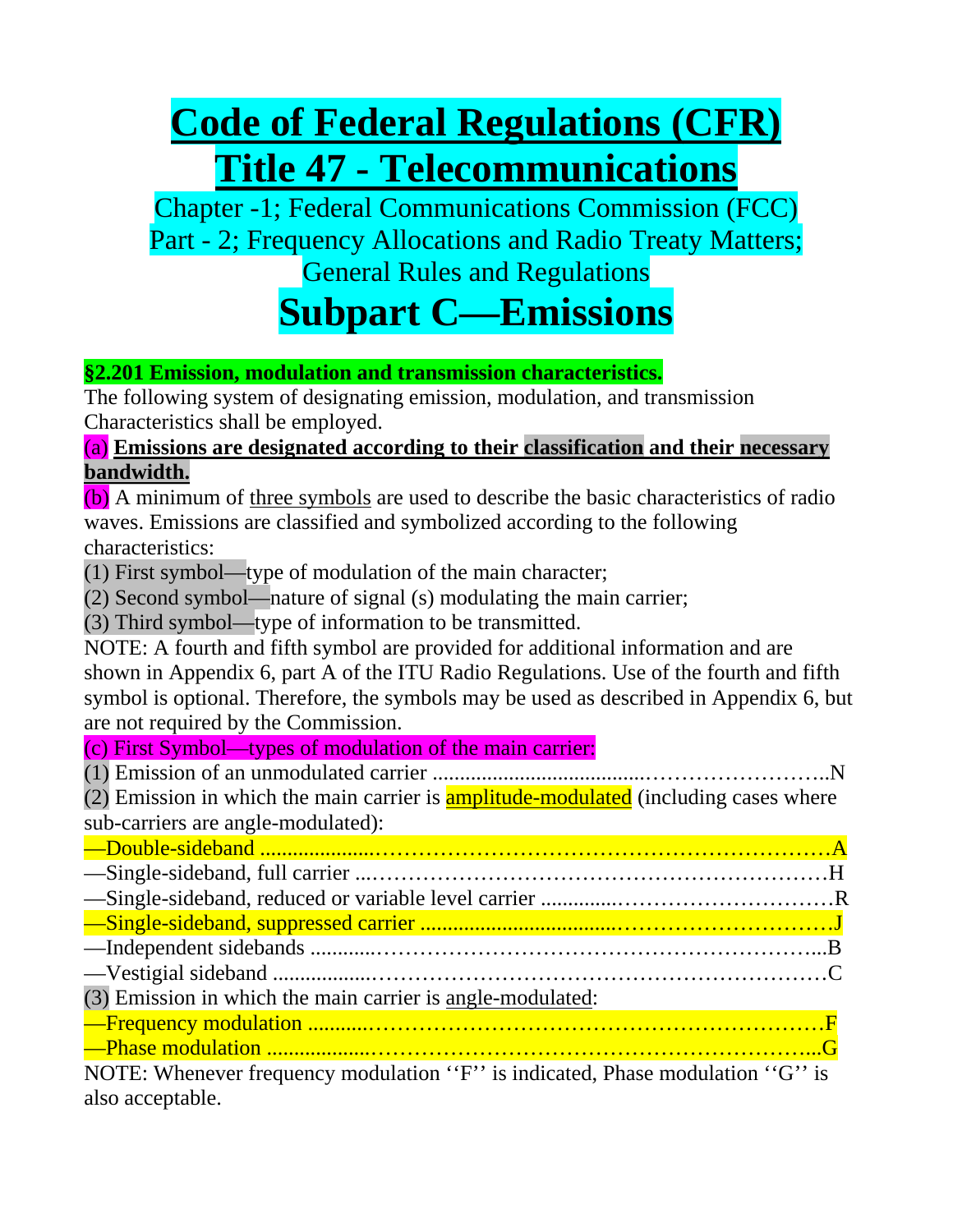| (4) Emission in which the main carrier is amplitude and angle-modulated either          |
|-----------------------------------------------------------------------------------------|
|                                                                                         |
| (5) Emission of pulses:                                                                 |
|                                                                                         |
| — A sequence of pulses:                                                                 |
|                                                                                         |
|                                                                                         |
|                                                                                         |
|                                                                                         |
|                                                                                         |
| (6) Cases not covered above, in which an emission consists of the main carrier          |
| modulated, either simultaneously or in a pre-established sequence, in a combination     |
| of two or more of the following modes:                                                  |
|                                                                                         |
|                                                                                         |
| (d) Second Symbol—nature of signal(s) modulating the main carrier:                      |
|                                                                                         |
| $(2)$ A single channel containing quantized or digital information without the use of a |
|                                                                                         |
| (3) A single channel containing quantized or digital information with the use of a      |
|                                                                                         |
|                                                                                         |
| (5) Two or more channels containing quantized or digital information                    |
|                                                                                         |
| (7) Composite system with one or more channels containing quantized or digital          |
| information, together with one or more channels containing analogue information9        |
|                                                                                         |
| (e) Third Symbol—type of information to be transmitted:                                 |
|                                                                                         |
|                                                                                         |
|                                                                                         |
|                                                                                         |
|                                                                                         |
|                                                                                         |
|                                                                                         |
|                                                                                         |
|                                                                                         |
| (f) Type B emission: As an exception to the above principles, damped waves are          |
| symbolized in the Commission's rules and regulations as type $B$ emission. The use of   |
|                                                                                         |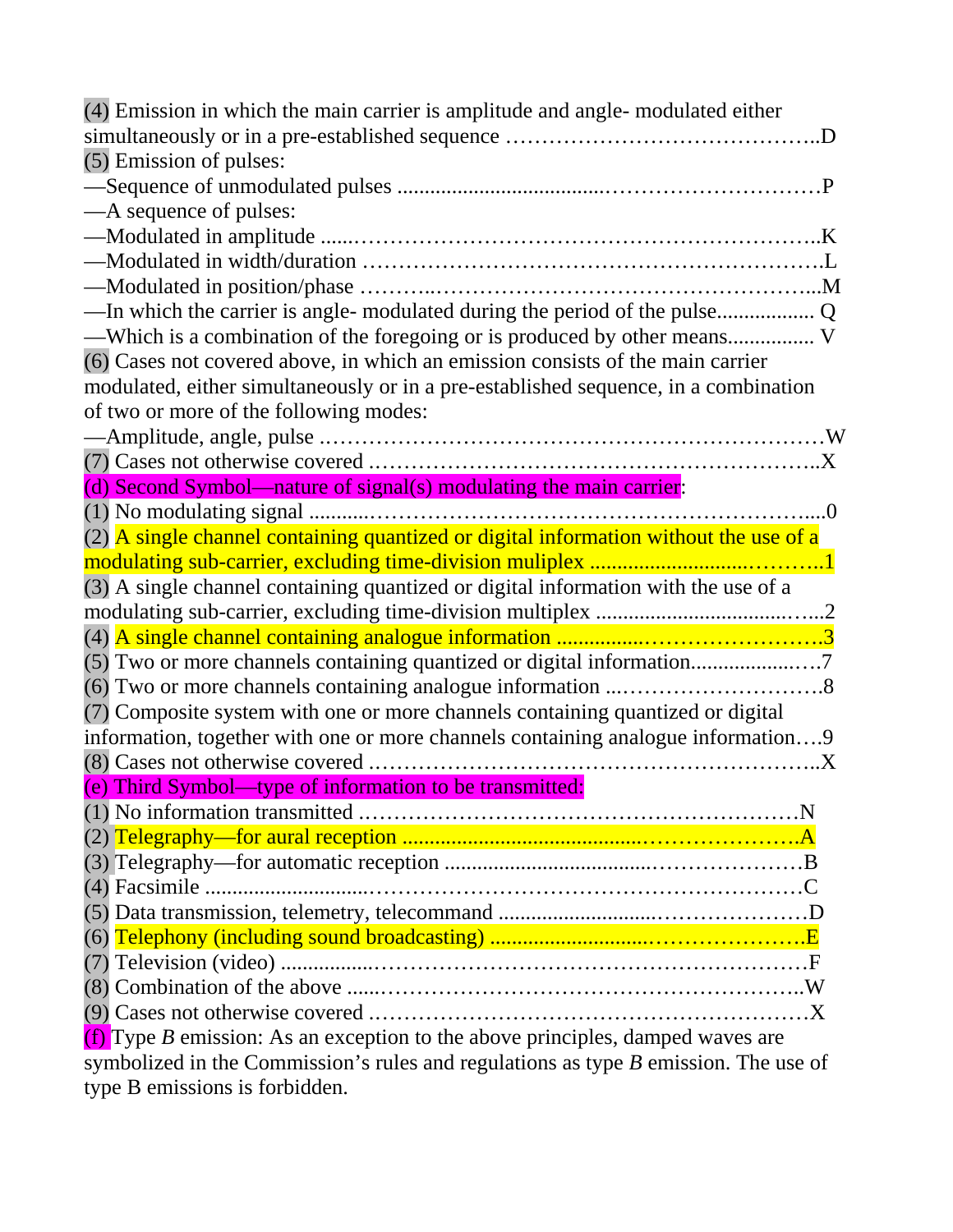(g) Whenever the full designation of an emission is necessary, the symbol for that emission, as given above, shall be preceded by the "**necessary bandwidth" of the emission as indicated in § 2.202(b)(1).**

### **§ 2.202 Bandwidths.**

(a) *Occupied bandwidth.* The frequency bandwidth such that, below its lower and above its upper frequency limits, the mean powers radiated are each equal to 0.5 percent of the total mean power radiated by a given emission. In some cases, for example multichannel frequency-division systems, the percentage of 0.5 percent may lead to certain difficulties in the practical application of the definitions of occupied and necessary bandwidth; in such cases a different percentage may prove useful.

(b) *Necessary bandwidth.* For a given class of emission, the minimum value of the occupied bandwidth sufficient to ensure the transmission of information at the rate and with the quality required for the system employed, under specified conditions. Emissions useful for the good functioning of the receiving equipment as, for example, the emission corresponding to the carrier of reduced carrier systems, shall be included in the necessary bandwidth.

(1) The necessary bandwidth shall be expressed by three numerals and one letter. The letter occupies the position of the decimal point and represents the unit of bandwidth. The first character shall be neither zero nor K, M or G.

(2) Necessary bandwidths:

between 0.001 and 999 Hz shall be expressed in Hz (letter H); between 1.00 and 999 kHz shall be expressed in kHz (letter K); between 1.00 and 999 MHz shall be expressed in MHz (letter M); between 1.00 and 999 GHz shall be expressed in GHz (letter G). (3) Examples: 0.002 Hz—H002 0.1 Hz—H100 25.3 Hz—25H3 400 Hz—400H 2.4 kHz—2K40 6 kHz—6K00 12.5 kHz—12K5 180.4 kHz—180K 180.5 kHz—181K 180.7 kHz—181K 1.25 MHz—1M25 2 MHz—2M00 10 MHz—10M0 202 MHz—202M

5.65 GHz—5G65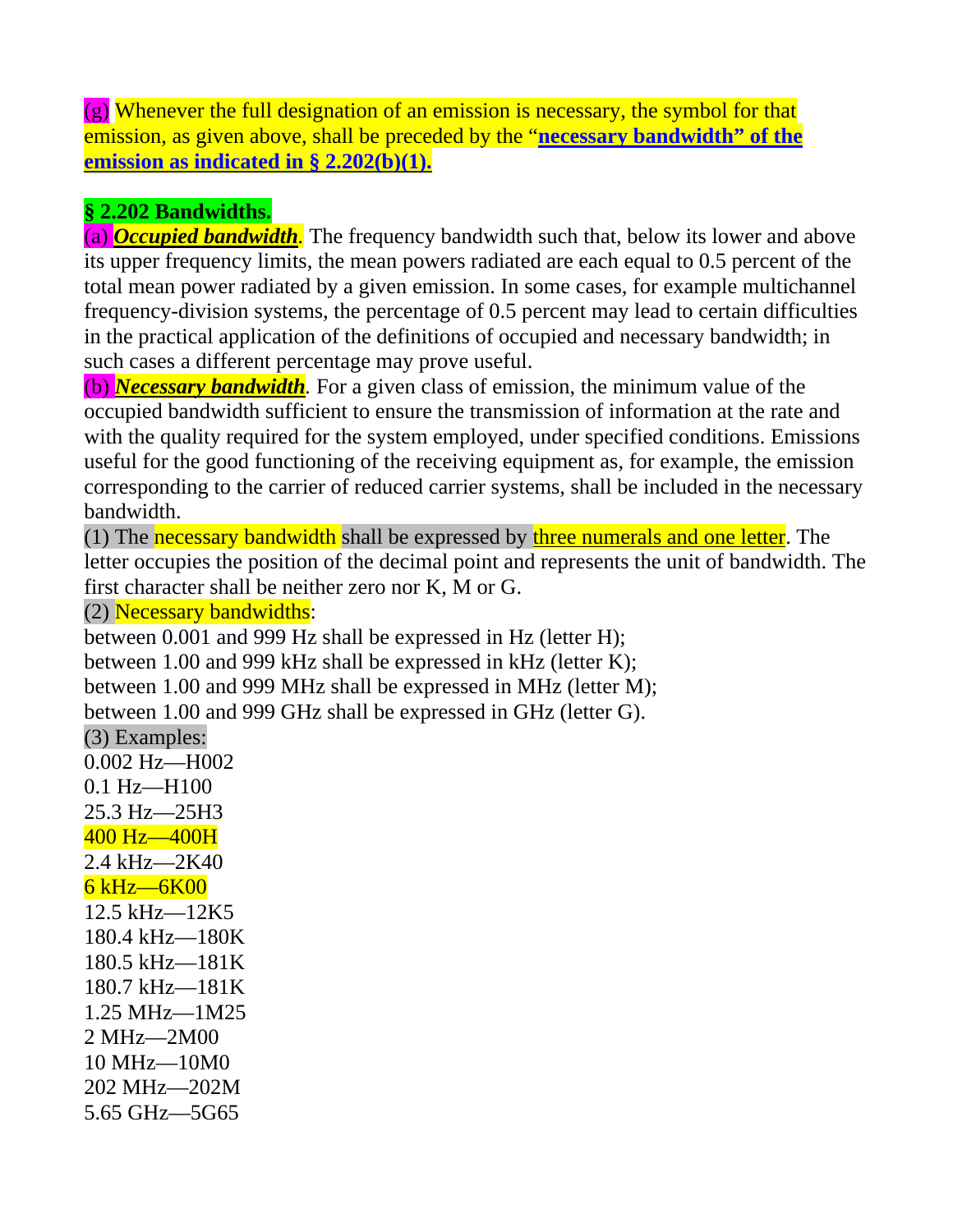(c) The necessary bandwidth may be determined by one of the following methods:

(1) Use of the formulas included in the table, in paragraph  $(g)$  of this section, which also gives examples of necessary bandwidths and designation of corresponding emissions;

(2) For frequency modulated radio systems which have a substantially linear relationship between the value of input voltage to the modulator and the resulting frequency deviation of the carrier and which carry either single sideband suppressed carrier frequency division multiplex speech channels or television, computation in accordance with provisions of paragraph (f) of this section and formulas and methods indicated in the table, in paragraph (g) of this section;

(3) Computation in accordance with Recommendations of the International Radio Consultative Committee (C.C.I.R.);

(4) Measurement in cases not covered by paragraph (c)  $(1)$ ,  $(2)$ , or  $(3)$  of this section.

(d) The value so determined should be used when the full designation of an emission is required. **However, the necessary bandwidth so determined is not the only characteristic of an emission to be considered in evaluating the interference that may be caused by that emission.**

(e) In the formulation of the table in paragraph (g) of this section, the following terms are employed:

Bn = Necessary bandwidth in hertz

 $B =$  Modulation rate in bauds

 $N =$  Maximum possible number of black plus

white elements to be transmitted per second, in facsimile

 $M =$  Maximum modulation frequency in hertz

 $C = Sub-carrier frequency in hertz$ 

 $D =$  Peak frequency deviation, i.e., half the difference between the maximum and minimum values of the instantaneous frequency. The instantaneous frequency in hertz is the time rate of change in phase in radians divided by 2

 $t =$ Pulse duration in seconds at half-amplitude

 $tr =$  Pulse rise time in seconds between 10% and 90% of maximum amplitude

 $K = An$  overall numerical factor which varies according to the emission and which depends upon the allowable signal distortion.

Nc = Number of baseband telephone channels in radio systems employing multichannel Multiplexing

 $P =$  Continuity pilot sub-carrier frequency (Hz) (continuous signal utilized to verify performance of frequency-division multiplex systems).

(f) Determination of values of *D* and *B*n for systems specified in paragraph (c)(2) of this section:

(1) Determination of *D* in systems for multichannel telephony:

 $(i)$  The rms value of the per-channel deviation for the system shall be specified. (In the case of systems employing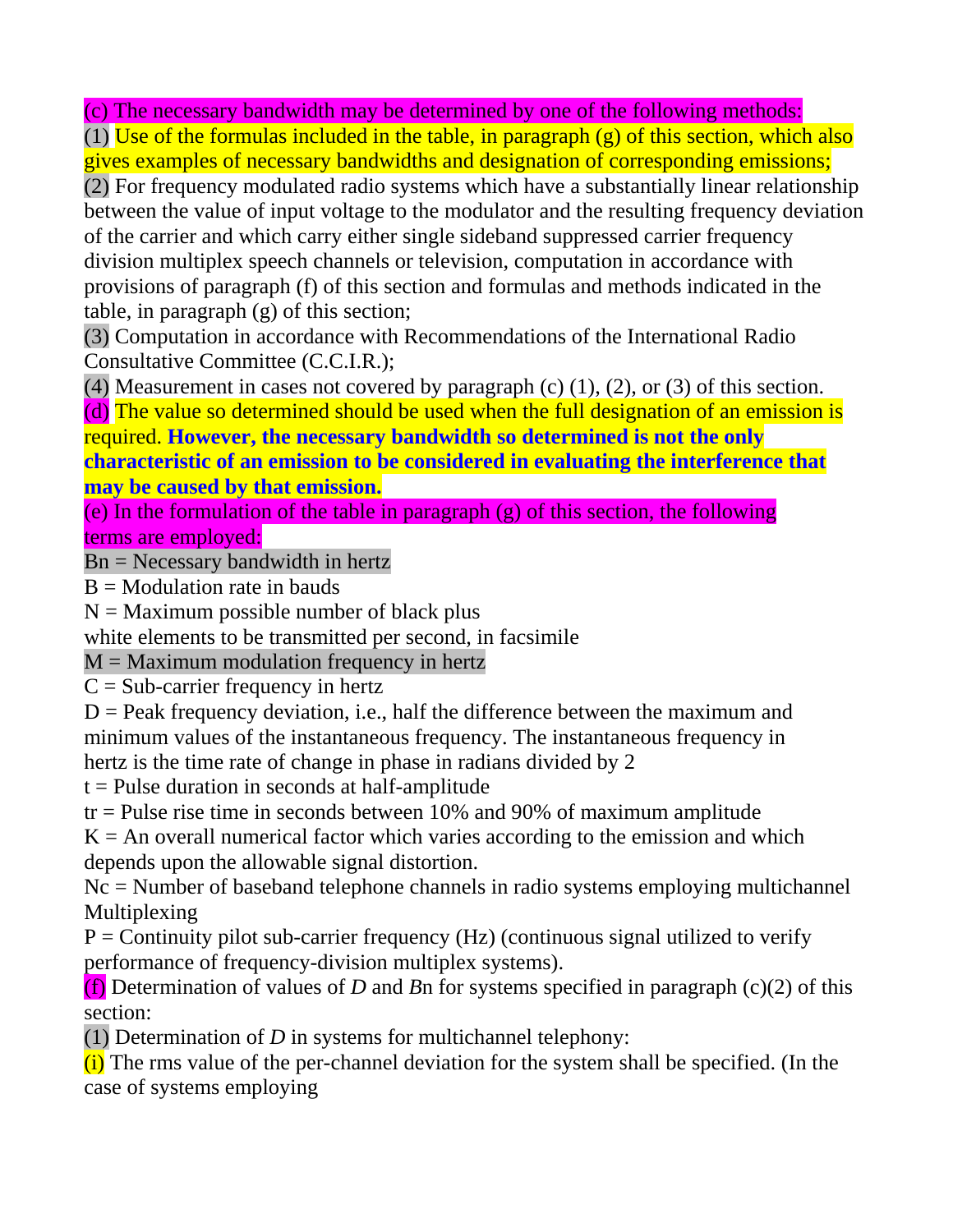preemphasis or phase modulation, this value of per-channel deviation shall be specified at the characteristic baseband frequency.)

 $(iii)$  The value of D is then calculated by multiplying the rms value of the per-channel deviation by the appropriate factors, as follows:

(2) The necessary bandwidth (*B*n) normally is considered to be numerically equal to: (i) 2*M*+2*DK,* for systems having no continuity pilot subcarrier or having a continuity pilot subcarrier whose frequency is not the highest modulating the main carrier;

 $(iii)$  2*P*+2*DK*, for systems having a continuity pilot subcarrier whose frequency exceeds that of any other signal modulating the main carrier, unless the conditions set forth in paragraph  $(f)(3)$  of this section are met.

(3) As an exception to paragraph (f)(2)(ii) of this section, the necessary bandwidth (*B*n) for such systems is numerically equal to 2*P* or 2*M*+2*DK*, whichever is greater, provided the following conditions are met:

 $(i)$  The modulation index of the main carrier due to the continuity pilot subcarrier does not exceed 0.25, and (ii) In a radio system of multichannel telephony, the rms frequency deviation of the main carrier due to the continuity pilot subcarrier does not exceed 70 percent of the rms value of the per- channel deviation, or, in a radio system for television, the rms deviation of the main carrier due to the pilot does not exceed 3.55 percent of the peak deviation of the main carrier.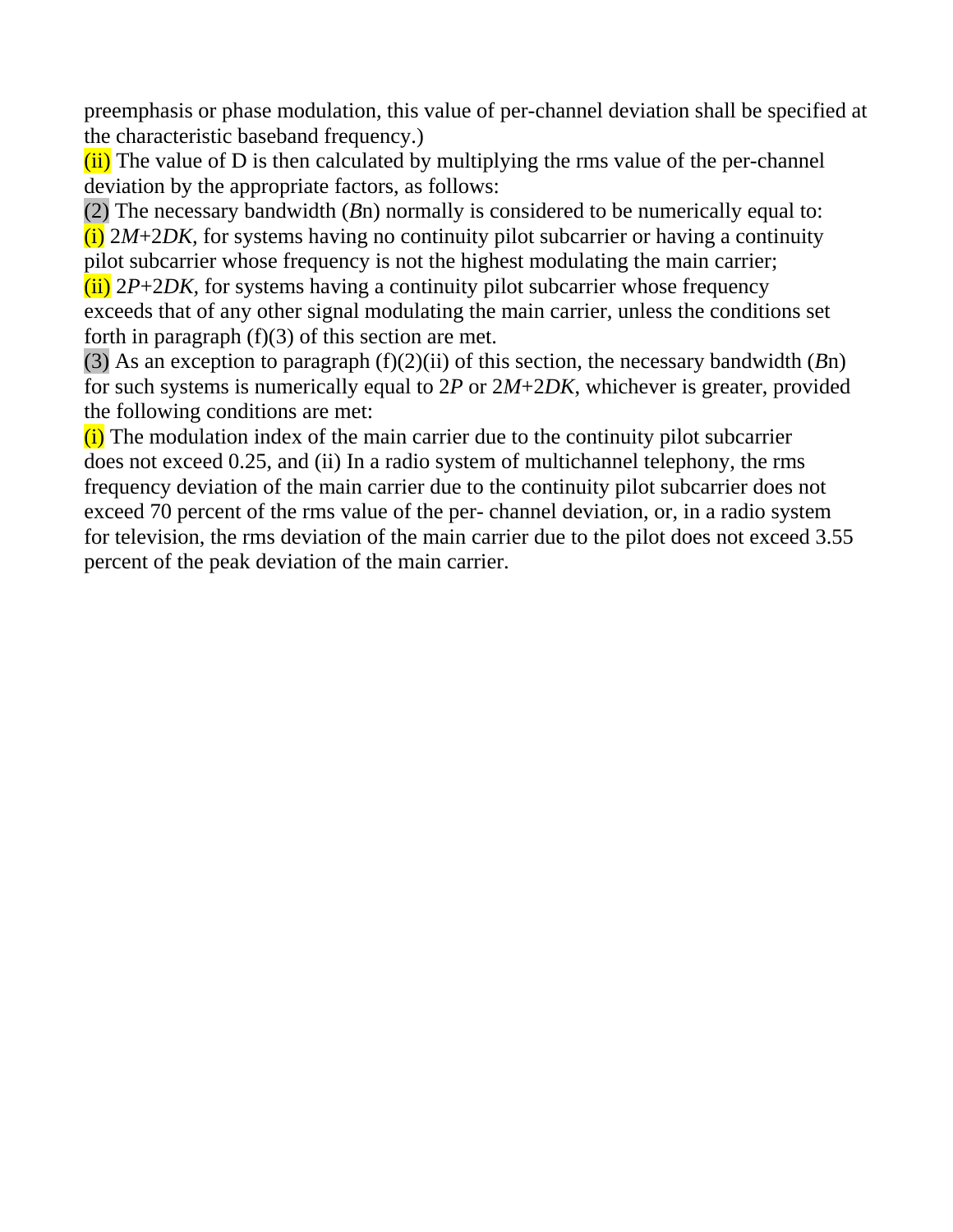### (g) Table of necessary bandwidths:

| Description of emission                                                                                                                                    | Necessary bandwidth                                                                       | Designation of                                                                                                                |            |  |
|------------------------------------------------------------------------------------------------------------------------------------------------------------|-------------------------------------------------------------------------------------------|-------------------------------------------------------------------------------------------------------------------------------|------------|--|
|                                                                                                                                                            | Formula                                                                                   | Sample calculation                                                                                                            | emission   |  |
| I. NO MODULATING SIGNAL                                                                                                                                    |                                                                                           |                                                                                                                               |            |  |
| Continuous wave emis-<br>sion.                                                                                                                             |                                                                                           |                                                                                                                               | NON (zero) |  |
|                                                                                                                                                            |                                                                                           | II. AMPLITUDE MODULATION                                                                                                      |            |  |
|                                                                                                                                                            |                                                                                           | 1. Signal With Quantized or Digital Information)                                                                              |            |  |
| Continuous wave teleg-<br>(raphy.)                                                                                                                         | $B_n = BK$ , $K = 5$ for fading circuits,<br>K=3 for non-fading circuits                  | 25 words per minute; B=20, K=5, Bandwidth;<br>$100$ Hz                                                                        | 100HA1A)   |  |
| Telegraphy by on-off<br>keying of a tone mod-<br>ulated carrier.                                                                                           | $B_n = BK + 2M$ , $K = 5$ for fading circuits,<br>K=3 for non-fading circuits             | 25 words per minute; B=20, M=1000, K=5,<br>Bandwidth: 2100 Hz=2.1 kHz                                                         | 2K10A2A    |  |
| Selective calling signal,<br>single-sideband full<br>carrier.                                                                                              | $B_n = M$                                                                                 | Maximum code frequency is: 2110 Hz,<br>M=2110, Bandwidth: 2110 Hz=2.11 kHz                                                    | 2K11H2B    |  |
| Direct-printing teleg-<br>raphy using a fre-<br>quency shifted modu-<br>lating sub-carrier sin-<br>gle-sideband sup-<br>pressed carrier.                   | $B_0 = 2M + 2DK$ , $M = B + 2$                                                            | B=50, D=35 Hz (70 Hz shift), K=1.2, Band-<br>width: 134 Hz                                                                    | 134HJ2B    |  |
| Telegraphy, single side-<br>band reduced carrier.                                                                                                          | B <sub>o</sub> =central<br>frequency+M+DK,<br>$M = B + 2$                                 | 15 channels; highest central frequency is:<br>2805 Hz, B=100, D=42.5 Hz (85 Hz shift),<br>K=0.7 Bandwidth: 2.885 Hz=2.885 kHz | 2K89R7B    |  |
|                                                                                                                                                            |                                                                                           | 2. Telephony (Commercial Quality))                                                                                            |            |  |
| (Telephony double-side-)<br>band.                                                                                                                          | $B_n = 2M$                                                                                | M=3000, Bandwidth=6000 Hz=6 kHz                                                                                               | 6K00A3E    |  |
| Telephony, single-side-<br>band, full carrier.                                                                                                             | $B_n=2M$                                                                                  | M=3000, Bandwidth: 3000 Hz=3 kHz                                                                                              | 3K00H3E    |  |
| Telephony, single-side-<br>band suppressed car-<br>(rier.)                                                                                                 | $B_n = M -$ lowest<br>modulation<br>fre I<br>quency                                       | M=3000, lowest modulation frequency is 3000<br>Hz, 2700 Hz Bandwidth: 2700Hz=2.7 kHz                                          | 2K70J3E)   |  |
| Telephony with separate<br>frequency modulated<br>signal to control the<br>level of demodulated<br>speech signal, single-<br>sideband, reduced<br>carrier. | Maximum control frequency is 2990 Hz,<br>$B_n = M$<br>M=2990, Bandwidth: 2990 Hz=2.99 kHz |                                                                                                                               | 2K99R3E    |  |
| Telephony with privacy,<br>single-sideband, sup-<br>pressed carrier (two or<br>more channels).                                                             | $Bo=Nc$ M – lowest modulation fre-<br>quency in the lowest channel                        | N <sub>c</sub> =2, M=3000 lowest modulation frequency is<br>250 Hz, Bandwidth: 5750 Hz=5.75 KHz                               | 5K75J8E    |  |
| Telephony, independent<br>sideband (two or more<br>channels).                                                                                              | B <sub>n</sub> =sum of M for each sideband                                                | 2 channels, M=3000, Bandwidth: 6000 Hz=6<br>kHz                                                                               | 6K00B8E    |  |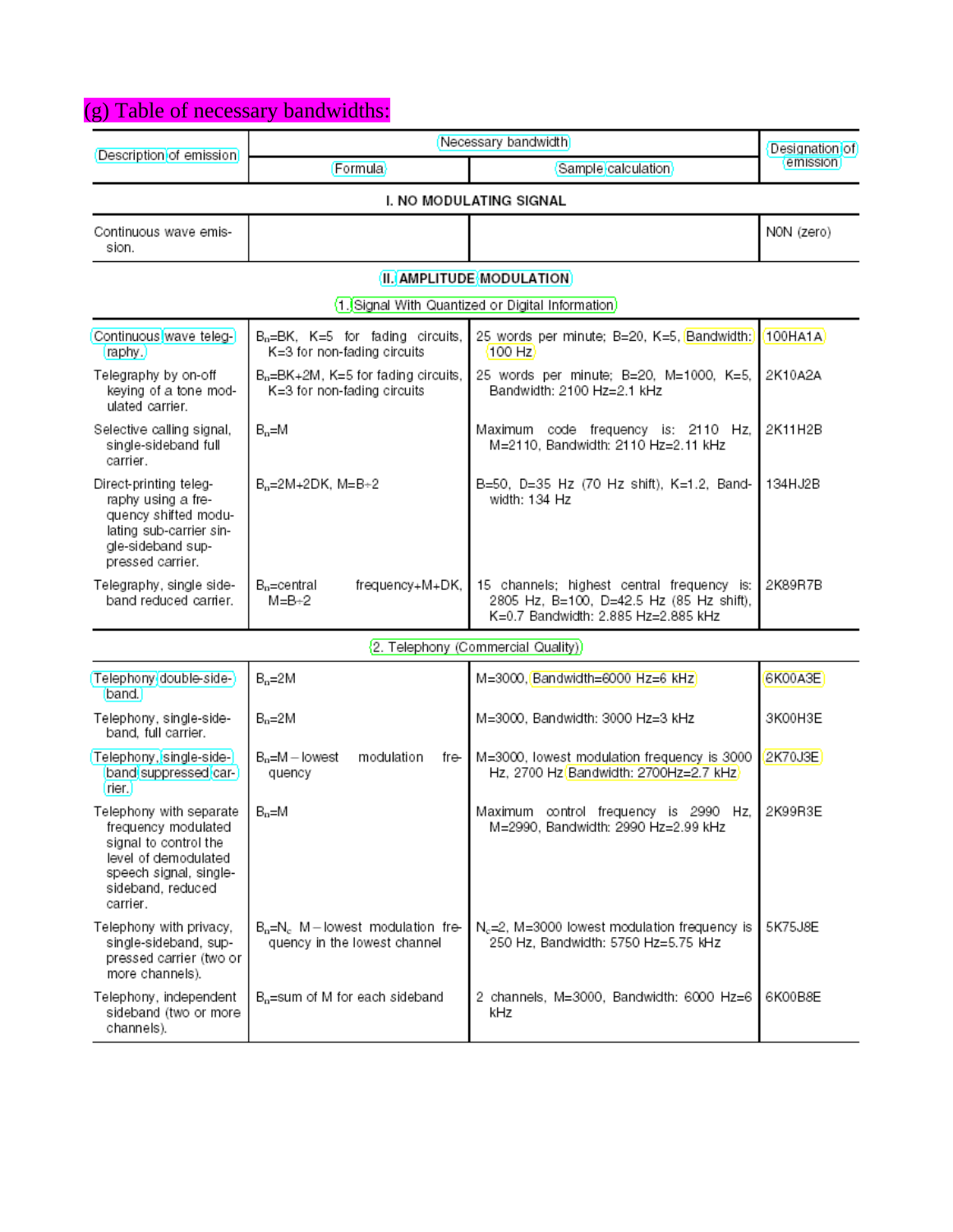#### III-A. FREQUENCY MODULATION

| Telegraphy without<br>error-correction (single<br>channel). | $B_n = 2M + 2DK$ , $M = B + 2$ , $K = 1.2$ (typi-<br>cally)                                                                                                     | B=100, D=85 Hz (170 Hz shift), Bandwidth:<br>304 Hz                                                                             | 304HF1B |
|-------------------------------------------------------------|-----------------------------------------------------------------------------------------------------------------------------------------------------------------|---------------------------------------------------------------------------------------------------------------------------------|---------|
| Four-frequency duplex<br>telegraphy.                        | B <sub>n</sub> 2M+2DK, B=Modulation rate in<br>bands of the faster channel. If<br>the channels are synchronized:<br>M=B+2, otherwise M=2B, K=1.1<br>(typically) | Spacing between adjacent frequencies=400<br>Hz; Synchronized channels; B=100, M=50,<br>$D=600$ Hz, Bandwidth: 1420 Hz=1.42 kHz  | 1K42F7B |
|                                                             |                                                                                                                                                                 | 2. Telephony (Commercial Quality).                                                                                              |         |
| Commercial telephony                                        | under conditions a higher value<br>may be necessary.                                                                                                            | $B_n=2M+2DK$ , K=1 (typically, but For an average case of commercial teleph-<br>ony, $M=3,000$ , Bandwidth: 16,000 Hz=16<br>kHz | 16K0F3E |

1. Signal With Quantized or Digital Information

## **Code of Federal Regulations (CFR) Title 47 – Telecommunications**

## **Chapter 1 – Federal Communications Commission (FCC) Part 97 – Amateur Radio Service Subpart D – Technical Standards**

#### **§97.3 Definitions.**

(c) The following terms are used in this Part to indicate emission types. Refer to §2.201 of the FCC Rules, *Emission, modulation and transmission characteristics*, for information on emission type designators.

*(1) CW*. International Morse code telegraphy emissions having designators with A, C, H, J or R as the first symbol; 1 as the second symbol; A or B as the third symbol; and emissions J2A and J2B.

*(2) Data*. Telemetry, telecommand and computer communications emissions having (i) designators with A, C, D, F, G, H, J or R as the first symbol, 1 as the second symbol, and D as the third symbol; (ii) emission J2D; and (iii) emissions A1C, F1C, F2C, J2C, and J3C having an occupied bandwidth of 500 Hz or less when transmitted on an amateur service frequency below 30 MHz. Only a digital code of a type specifically authorized in this part may be transmitted.

*(3) Image*. Facsimile and television emissions having designators with A, C, D, F, G, H, J or R as the first symbol; 1, 2 or 3 as the second symbol; C or F as the third symbol; and emissions having B as the first symbol; 7, 8 or 9 as the second symbol; W as the third symbol.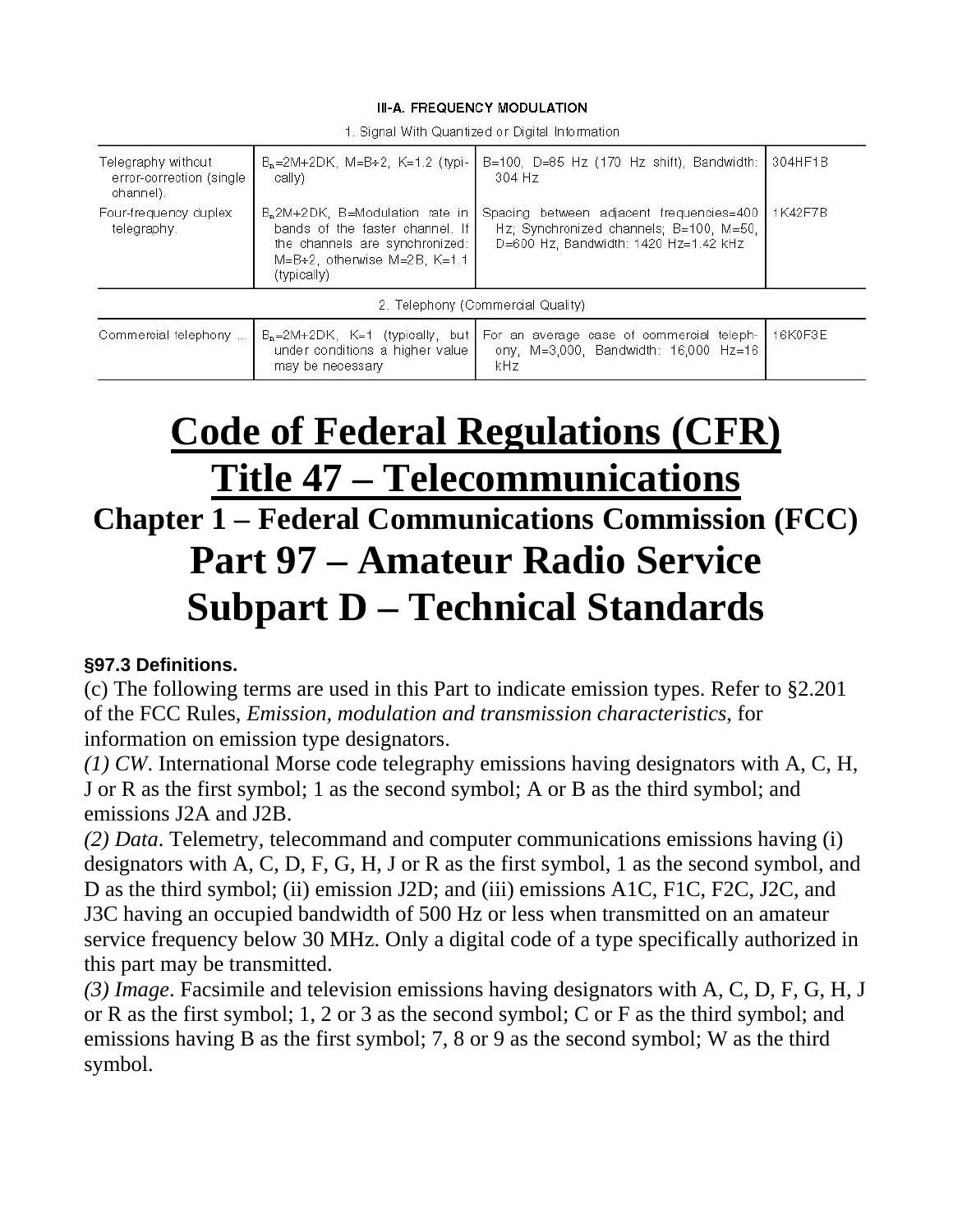*(4) MCW*. Tone-modulated international Morse code telegraphy emissions having designators with A, C, D, F, G, H or R as the first symbol; 2 as the second symbol; A or B as the third symbol.

*(5) Phone*. Speech and other sound emissions having designators with A, C, D, F, G, H, J or R as the first symbol; 1, 2 or 3 as the second symbol; E as the third symbol. Also speech emissions having B as the first symbol; 7, 8 or 9 as the second symbol; E as the third symbol. MCW for the purpose of performing the station identification procedure, or for providing telegraphy practice interspersed with speech. Incidental tones for the purpose of selective calling or alerting or to control the level of a demodulated signal may also be considered phone.

*(6) Pulse*. Emissions having designators with K, L, M, P, Q, V or W as the first symbol; 0, 1, 2, 3, 7, 8, 9 or X as the second symbol; A, B, C, D, E, F, N, W or X as the third symbol.

*(7) RTTY*. Narrow-band direct-printing telegraphy emissions having designators with A, C, D, F, G, H, J or R as the first symbol; 1 as the second symbol; B as the third symbol; and emission J2B. Only a digital code of a type specifically authorized in this part may be transmitted.

*(8) SS*. Spread-spectrum emissions using bandwidth-expansion modulation emissions having designators with A, C, D, F, G, H, J or R as the first symbol; X as the second symbol; X as the third symbol.

*(9) Test*. Emissions containing no information having the designators with N as the third symbol. Test does not include pulse emissions with no information or modulation unless pulse emissions are also authorized in the frequency band.

### **§97.301 Authorized frequency bands.**

The following transmitting frequency bands are available to an amateur station located within 50 km of the Earth's surface, within the specified ITU Region, and outside any area where the amateur service is regulated by any authority other than the FCC. (b) For a station having a control operator who has been granted an Amateur Extra Class operator license, who holds a CEPT radio amateur license, or who holds a Class 1 IARP license: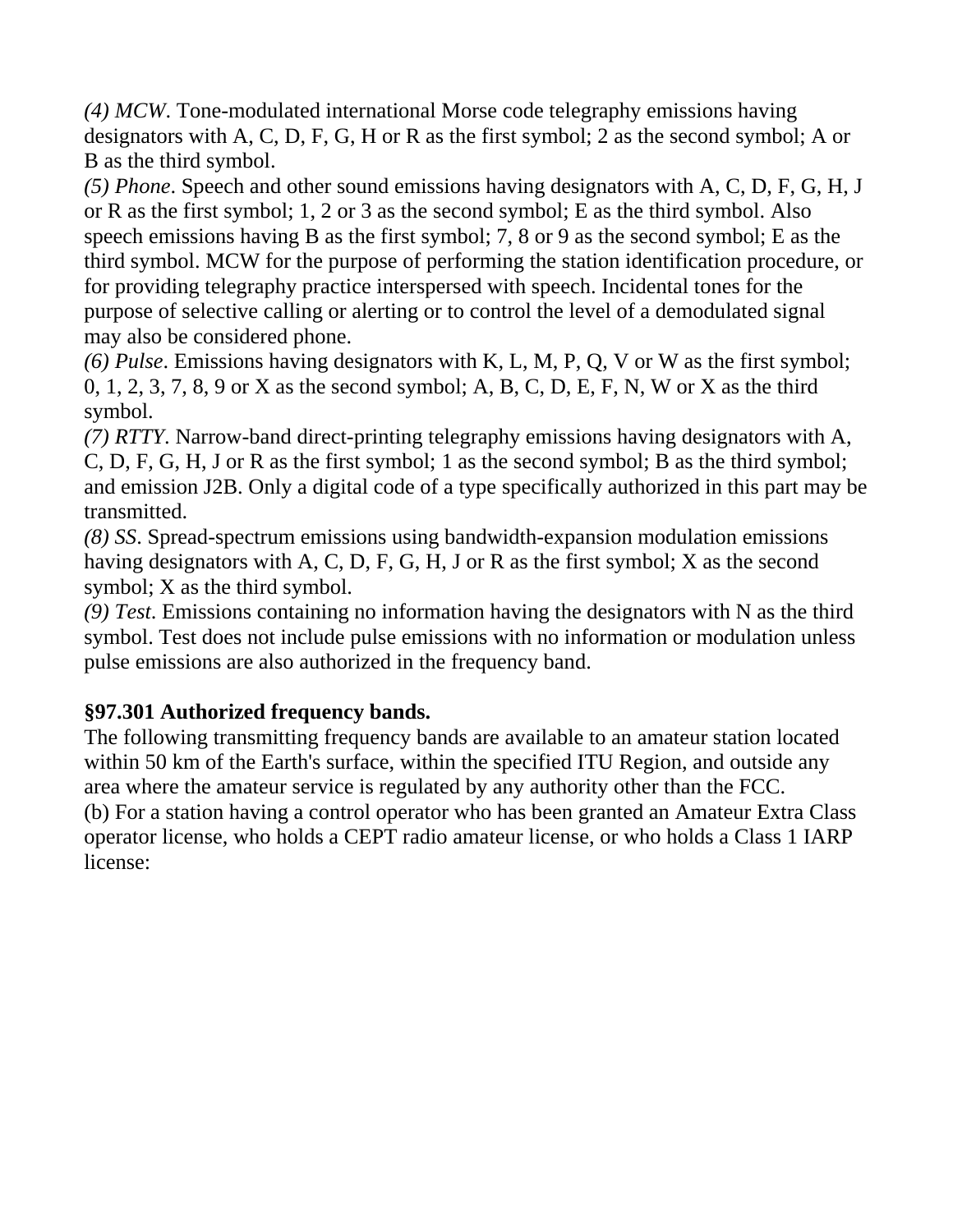| Wavelength band      | <b>ITU Region 1</b> | $\vert$ (ITU Region 2) | <b>ITU Region 3</b> | Sharing requirements, see<br>§97.303, paragraph: |
|----------------------|---------------------|------------------------|---------------------|--------------------------------------------------|
| $\overline{MF}$      | kHz                 |                        |                     |                                                  |
| $160 \text{ m}$      | 1810-1850           | $(1800 - 2000)$        | 1800-2000           | (a), (b), (c)                                    |
| $\langle HF \rangle$ |                     | MHz)                   |                     |                                                  |
| $(80 \text{ m})$     | 3.50-3.60           | $(3.50-3.60)$          | 3.50-3.60           | (a)                                              |
| $(75 \text{ m})$     | 3.60-3.80           | $(3.60 - 4.00)$        | 3.60-3.90           | (a)                                              |
| $(40 \text{ m})$     | $7.0 - 7.2$         | $(7.0 - 7.3)$          | $7.0 - 7.2$         | (a), (t)                                         |
| $(30 \text{ m})$     | 10.10-10.15         | $(10.10 - 10.15)$      | 10.10-10.15         | (d)                                              |
| $(20 \text{ m})$     | 14.00-14.35         | $(14.00 - 14.35)$      | 14.00-14.35         |                                                  |
| $(17 \text{ m})$     | 18.068-18.168       | $(18.068 - 18.168)$    | 18.068-18.168       |                                                  |
| $(15 \text{ m})$     | 21.00-21.45         | $(21.00 - 21.45)$      | 21.00-21.45         |                                                  |
| $(12 \text{ m})$     | 24.89-24.99         | $(24.89 - 24.99)$      | 24.89-24.99         |                                                  |
| $(10 \text{ m})$     | 28.0-29.7           | $(28.0 - 29.7)$        | 28.0-29.7           |                                                  |

### **§97.305 Authorized emission types.**

(a) Except as specified elsewhere in this part, an amateur station may transmit a CW emission on any frequency authorized to the control operator.

(b) A station may transmit a test emission on any frequency authorized to the control operator for brief periods for experimental purposes, except that no pulse modulation emission may be transmitted on any frequency where pulse is not specifically authorized and no SS modulation emission may be transmitted on any frequency where SS is not specifically authorized.

(c) A station may transmit the following emission types on the frequencies indicated, as authorized to the control operator, subject to the standards specified in §97.307(f) of this part.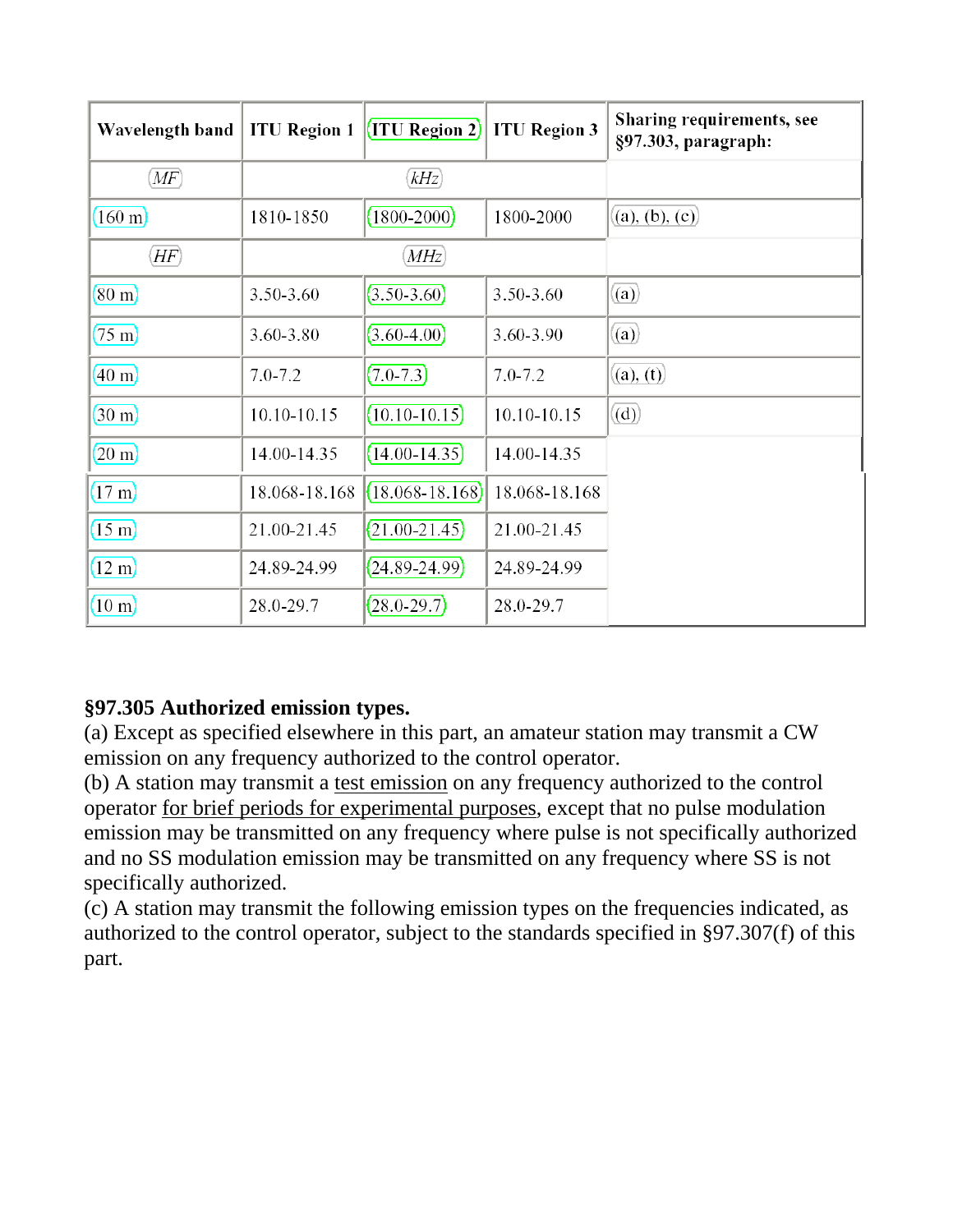| Wavelength band                     | Frequencies                     | <b>Emission Types</b><br>Authorized | Standards, see $\S97.307(f)$ ,<br>paragraph: |
|-------------------------------------|---------------------------------|-------------------------------------|----------------------------------------------|
| (MF)                                |                                 |                                     |                                              |
| 160 <sub>m</sub>                    | Entire band                     | RTTY, data                          | (3)                                          |
| $(160 \text{ m})$                   | Entire band)                    | Phone, image                        | (1), (2)                                     |
| (HF)                                |                                 |                                     |                                              |
| 80 m<br>$3.500 - 3.600$             | Entire band                     | RTTY, data                          | (3), (9)                                     |
| $(75 \text{ m})$<br>$3.600 - 4.000$ | Entire band)                    | Phone, image)                       | (1), (2)                                     |
| 40 m                                | 7.000-7.100 MHz                 | RTTY, data                          | (3), (9)                                     |
| $(40 \text{ m})$                    | $(7.075 - 7.100 \text{ MHz})$   | Phone, image)                       | (1), (2), (9), (11)                          |
| 40 m                                | 7.100-7.125 MHz                 | RTTY, data                          | (3), (9)                                     |
| (40 <sub>m</sub> )                  | $(7.125 - 7.300 \text{ MHz})$   | Phone, image)                       | (1), (2)                                     |
| 30 <sub>m</sub>                     | Entire band                     | RTTY, data                          | (3)                                          |
| 20 <sub>m</sub>                     | 14.00-14.15 MHz                 | RTTY, data                          | (3)                                          |
| $(20 \text{ m})$                    | $(14.15 - 14.35 \text{ MHz})$   | Phone, image                        | (1), (2)                                     |
| 17 <sub>m</sub>                     | 18.068-18.110 MHz               | RTTY, data                          | (3)                                          |
| $(17 \text{ m})$                    | $(18.110 - 18.168 \text{ MHz})$ | Phone, image)                       | (1), (2)                                     |
| 15 <sub>m</sub>                     | 21.0-21.2 MHz                   | RTTY, data                          | (3), (9)                                     |
| $(15 \text{ m})$                    | $(21.20 - 21.45 \text{ MHz})$   | Phone, image)                       | (1), (2)                                     |
| 12 <sub>m</sub>                     | 24.89-24.93 MHz                 | RTTY, data                          | (3)                                          |
| $(12 \text{ m})$                    | $(24.93 - 24.99 \text{ MHz})$   | Phone, image                        | (1), (2)                                     |
| 10 <sub>m</sub>                     | 28.0-28.3 MHz                   | RTTY, data                          | (4)                                          |
| $10 \text{ m}$                      | $(28.3 - 28.5 \text{ MHz})$     | Phone, image)                       | (1), (2), (10)                               |
| $(10 \text{ m})$                    | $(28.5 - 29.0 \text{ MHz})$     | Phone, image)                       | (1), (2)                                     |
| $(10 \text{ m})$                    | $(29.0 - 29.7 \text{ MHz})$     | Phone, image                        | (2)                                          |

#### **§97.307 Emission standards.**

(a) No amateur station transmission shall occupy more bandwidth than necessary for the information rate and emission type being transmitted, in accordance with good amateur practice.

(b) Emissions resulting from modulation must be confined to the band or segment available to the control operator. Emissions outside the necessary bandwidth must not cause splatter or keyclick interference to operations on adjacent frequencies.

(c) All spurious emissions from a station transmitter must be reduced to the greatest extent practicable. If any spurious emission, including chassis or power line radiation, causes harmful interference to the reception of another radio station, the licensee of the interfering amateur station is required to take steps to eliminate the interference, in accordance with good engineering practice.